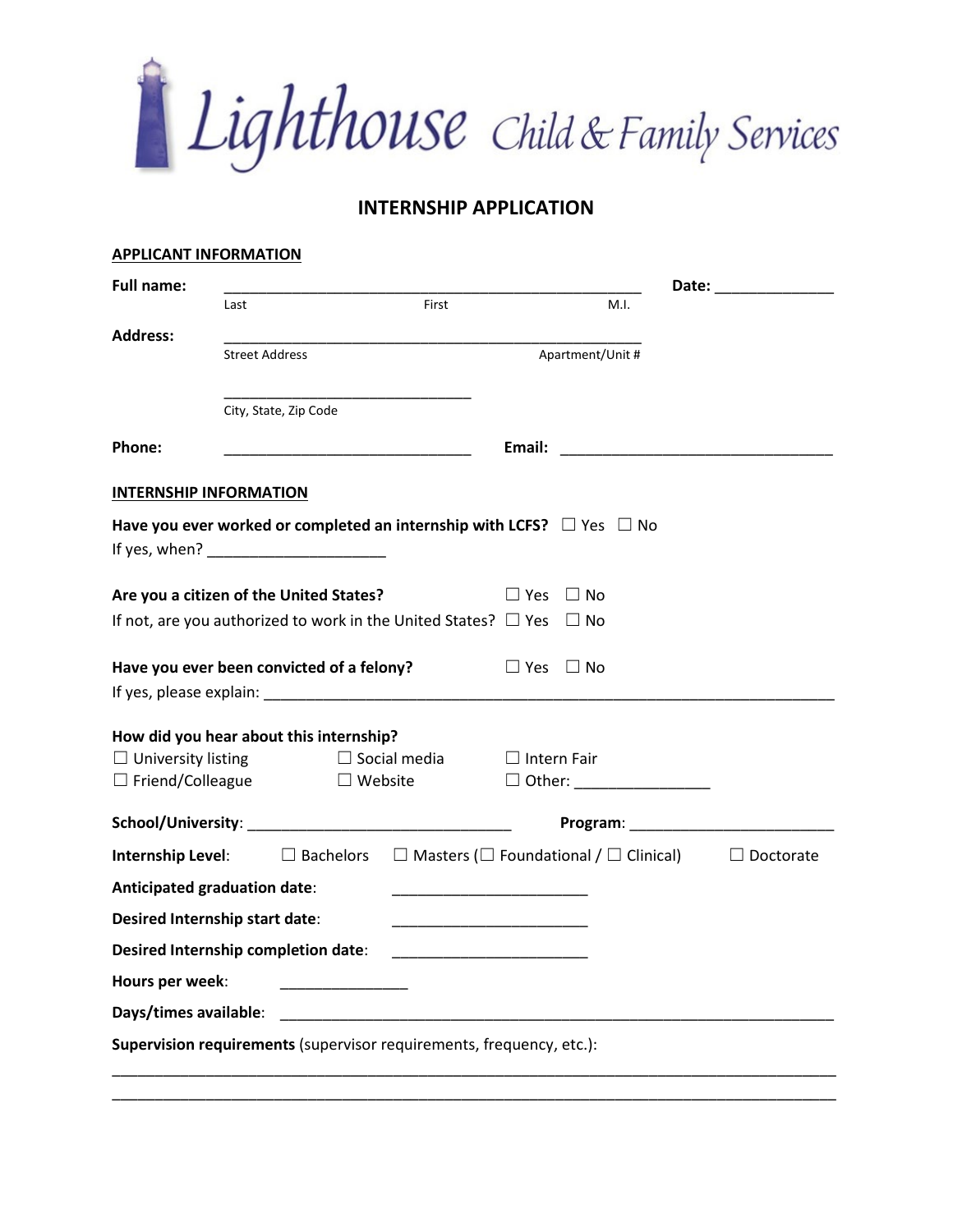Lighthouse Child & Family Services

## **Desired programs/locations**

(Please mark your top 3 preferred)

|                                                | <b>Masters</b>                                                                                                        |               | <b>Bachelors</b>                                                                                                                                                                                                              |                                                                           |               |  |
|------------------------------------------------|-----------------------------------------------------------------------------------------------------------------------|---------------|-------------------------------------------------------------------------------------------------------------------------------------------------------------------------------------------------------------------------------|---------------------------------------------------------------------------|---------------|--|
| Locations:                                     | $\Box$ Milaca<br>$\Box$ Cambridge<br>$\Box$ Princeton<br>$\Box$ St. Cloud                                             |               | Locations:                                                                                                                                                                                                                    | $\Box$ Isanti County<br>$\Box$ Kanabec County<br>$\Box$ Mille Lacs County |               |  |
| Programs:                                      | $\Box$ School-based<br>$\Box$ Day Treatment<br>$\Box$ Outpatient<br>$\Box$ DBT                                        |               | Programs:                                                                                                                                                                                                                     | $\Box$ Community Skills<br>$\Box$ Day Treatment Skills<br>$\square$ ARMHS |               |  |
|                                                | Professional Interests (mark all that apply):                                                                         |               |                                                                                                                                                                                                                               |                                                                           |               |  |
| $\Box$ Early Childhood                         | $\Box$ Children                                                                                                       | $\Box$ Adults | $\Box$ Families                                                                                                                                                                                                               | $\Box$ Couples                                                            | $\Box$ Groups |  |
| <b>EMPLOYMENT HISTORY</b><br><b>Job Title:</b> | <u> 1989 - Johann John Stone, mars eta biztanleria (h. 1989).</u>                                                     |               |                                                                                                                                                                                                                               |                                                                           |               |  |
| Company:<br><b>Address:</b>                    | <u> 1989 - Johann John Stone, markin amerikan basa dan berasal dan berasal dari berasal dalam basa dalam berasal</u>  |               |                                                                                                                                                                                                                               |                                                                           |               |  |
| <b>Job Duties:</b>                             |                                                                                                                       |               |                                                                                                                                                                                                                               |                                                                           |               |  |
| <b>Start Date:</b>                             |                                                                                                                       |               |                                                                                                                                                                                                                               |                                                                           |               |  |
|                                                |                                                                                                                       |               |                                                                                                                                                                                                                               |                                                                           |               |  |
|                                                | May we contact this employer for a reference? $\Box$ Yes $\Box$ No                                                    |               |                                                                                                                                                                                                                               |                                                                           |               |  |
| <b>Job Title:</b>                              |                                                                                                                       |               | Supervisor: National Property of the Supervisor:                                                                                                                                                                              |                                                                           |               |  |
| Company:                                       |                                                                                                                       |               | Phone:                                                                                                                                                                                                                        |                                                                           |               |  |
| <b>Address:</b>                                |                                                                                                                       |               |                                                                                                                                                                                                                               |                                                                           |               |  |
| <b>Job Duties:</b>                             |                                                                                                                       |               |                                                                                                                                                                                                                               |                                                                           |               |  |
| <b>Start Date:</b>                             | <u> 1999 - Johann Stein, mars and de Branch and de Branch and de Branch and de Branch and de Branch and de Branch</u> |               | End Date: The Contract of the Contract of the Contract of the Contract of the Contract of the Contract of the Contract of the Contract of the Contract of the Contract of the Contract of the Contract of the Contract of the |                                                                           |               |  |
|                                                | Reason for leaving: Neason for leaving:                                                                               |               |                                                                                                                                                                                                                               |                                                                           |               |  |
|                                                | May we contact this employer for a reference? $\Box$ Yes $\Box$ No                                                    |               |                                                                                                                                                                                                                               |                                                                           |               |  |